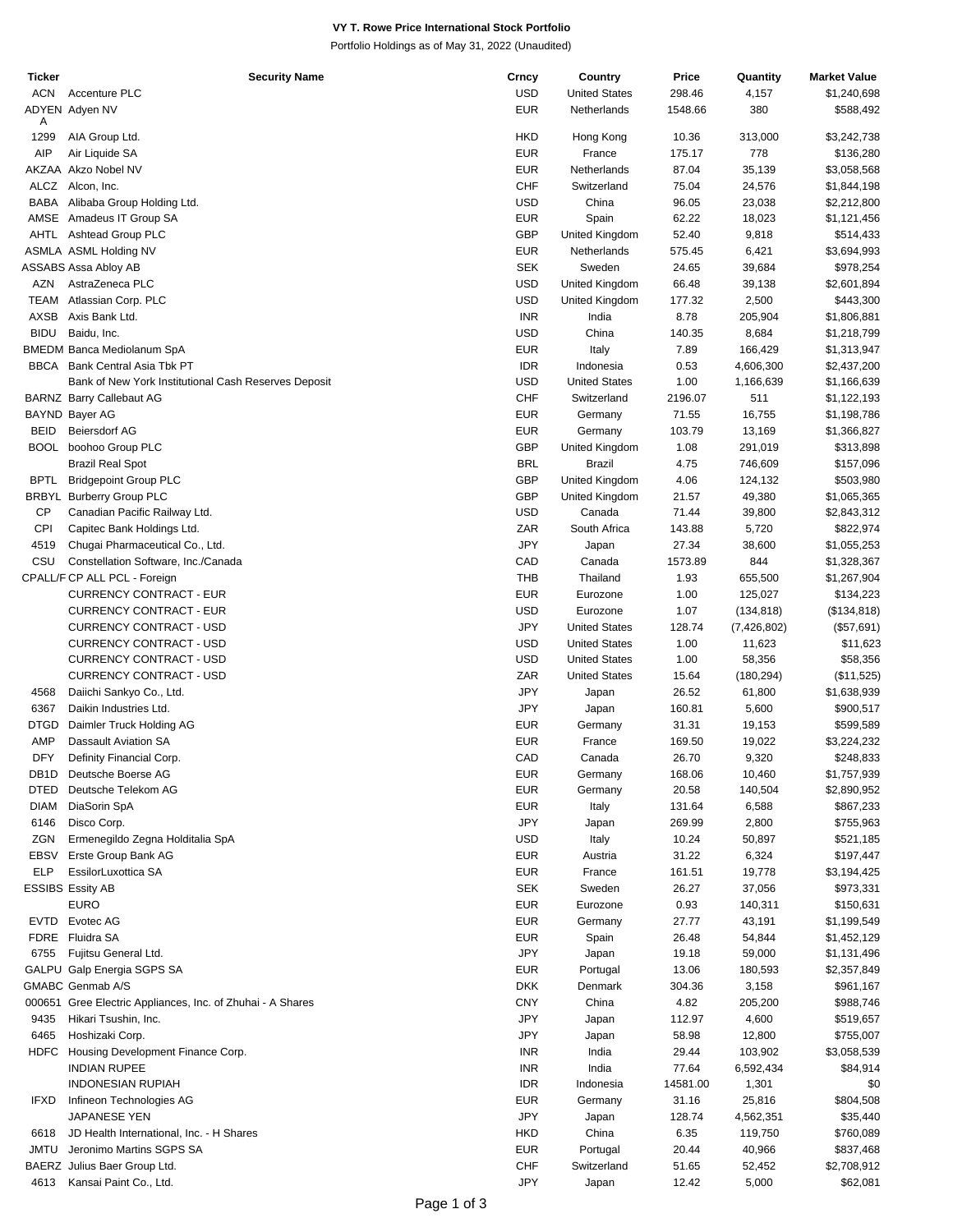## **VY T. Rowe Price International Stock Portfolio**

Portfolio Holdings as of May 31, 2022 (Unaudited)

| Ticker      | <b>Security Name</b>                                    | Crncy      | Country                     | Price   | Quantity   | <b>Market Value</b> |
|-------------|---------------------------------------------------------|------------|-----------------------------|---------|------------|---------------------|
| BZ          | Kanzhun Ltd.                                            | <b>USD</b> | China                       | 20.22   | 7,382      | \$149,264           |
| <b>KERP</b> | Kering SA                                               | <b>EUR</b> | France                      | 550.03  | 3,490      | \$1,919,610         |
|             |                                                         |            |                             |         |            |                     |
| <b>KBXD</b> | Knorr-Bremse AG                                         | <b>EUR</b> | Germany                     | 68.36   | 13,407     | \$916,443           |
|             | PHIAA Koninklijke Philips NV                            | <b>EUR</b> | Netherlands                 | 25.78   | 55,323     | \$1,426,041         |
| <b>KMB</b>  | Kotak Mahindra Bank Ltd.                                | <b>INR</b> | India                       | 23.58   | 29,366     | \$692,569           |
|             | 600519 Kweichow Moutai Co. Ltd. - A Shares              | <b>CNY</b> | China                       | 270.29  | 4,089      | \$1,105,215         |
|             |                                                         |            |                             |         |            |                     |
|             | 051900 LG Household & Health Care Ltd.                  | <b>KRW</b> | South Korea                 | 590.56  | 1,163      | \$686,823           |
| L6ND        | Linde PLC                                               | <b>EUR</b> | United Kingdom              | 323.99  | 6,803      | \$2,204,109         |
|             | LSEGL London Stock Exchange Group PLC                   | <b>GBP</b> | United Kingdom              | 93.31   | 24,236     | \$2,261,529         |
|             | LONNZ Lonza Group AG                                    | <b>CHF</b> | Switzerland                 | 602.91  | 3,184      | \$1,919,652         |
| <b>MCP</b>  |                                                         | <b>EUR</b> |                             |         |            |                     |
|             | LVMH Moet Hennessy Louis Vuitton SE                     |            | France                      | 645.63  | 1,088      | \$702,441           |
|             | MGLU3 Magazine Luiza SA                                 | <b>BRL</b> | Brazil                      | 0.78    | 468,621    | \$365,821           |
| MSIL        | Maruti Suzuki India Ltd.                                | <b>INR</b> | India                       | 101.90  | 9,765      | \$995,078           |
| МA          | Mastercard, Inc. - Class A                              | <b>USD</b> | <b>United States</b>        | 357.87  | 3,428      | \$1,226,778         |
|             |                                                         | JPY        |                             | 64.26   |            |                     |
| 6981        | Murata Manufacturing Co., Ltd.                          |            | Japan                       |         | 23,500     | \$1,510,121         |
|             | 600406 NARI Technology Co. Ltd. - A Shares              | <b>CNY</b> | China                       | 5.13    | 231,040    | \$1,185,372         |
|             | 035420 NAVER Corp.                                      | <b>KRW</b> | South Korea                 | 231.55  | 10,490     | \$2,428,955         |
|             | <b>NESNZ Nestle SA</b>                                  | <b>CHF</b> | Switzerland                 | 122.32  | 29,542     | \$3,613,496         |
|             |                                                         | <b>GBP</b> | <b>United Arab Emirates</b> | 2.73    |            |                     |
|             | NETWL Network International Holdings PLC                |            |                             |         | 262,456    | \$717,662           |
| 9432        | Nippon Telegraph & Telephone Corp.                      | <b>JPY</b> | Japan                       | 30.55   | 83,800     | \$2,560,292         |
| <b>NTPC</b> | NTPC Ltd.                                               | <b>INR</b> | India                       | 2.01    | 1,260,538  | \$2,528,494         |
| 9613        | NTT Data Corp.                                          | JPY        | Japan                       | 15.65   | 58,900     | \$921,586           |
| <b>NXPI</b> | NXP Semiconductor NV - NXPI - US                        | <b>USD</b> | Netherlands                 | 189.76  | 2,405      | \$456,373           |
|             |                                                         |            |                             |         |            |                     |
| <b>OLK</b>  | Olink Holding AB                                        | <b>USD</b> | Sweden                      | 11.76   | 10,772     | \$126,679           |
| 4578        | Otsuka Holdings Co. Ltd.                                | JPY        | Japan                       | 33.32   | 72,300     | \$2,408,862         |
| 2427        | Outsourcing, Inc.                                       | JPY        | Japan                       | 8.53    | 77,300     | \$659,704           |
| 7532        | Pan Pacific International Holdings Corp.                | JPY        | Japan                       | 15.34   | 42,300     | \$648,990           |
|             |                                                         |            |                             |         |            |                     |
|             | PGHNZ Partners Group                                    | <b>CHF</b> | Switzerland                 | 1075.98 | 1,574      | \$1,693,591         |
| 2181        | Persol Holdings Co. Ltd.                                | JPY        | Japan                       | 19.38   | 60,800     | \$1,178,256         |
|             | PHILLIPINE PESO                                         | PHP        | Philippines                 | 52.39   | 669        | \$13                |
|             | PPGNZ PolyPeptide Group AG                              | <b>CHF</b> | Switzerland                 | 78.68   | 5,922      | \$465,943           |
|             |                                                         |            |                             |         |            |                     |
|             | POUND STERLING                                          | <b>GBP</b> | United Kingdom              | 0.79    | 20,803     | \$26,213            |
|             | PRXA Prosus NV                                          | <b>EUR</b> | Netherlands                 | 51.70   | 58,751     | \$3,037,390         |
|             | RDOR3 Rede D'Or Sao Luiz SA                             | <b>BRL</b> | <b>Brazil</b>               | 7.59    | 88,238     | \$670,063           |
|             | ROGZ Roche Holding AG                                   | <b>CHF</b> | Switzerland                 | 340.79  | 3,111      | \$1,060,201         |
|             |                                                         |            |                             |         |            |                     |
| <b>SAFP</b> | Safran S.A.                                             | <b>EUR</b> | France                      | 103.61  | 1,783      | \$184,738           |
|             | 005930 Samsung Electronics Co., Ltd.                    | <b>KRW</b> | South Korea                 | 54.38   | 44,931     | \$2,443,256         |
| SANP        | Sanofi                                                  | <b>EUR</b> | France                      | 107.01  | 23,784     | \$2,545,075         |
|             | TOWR Sarana Menara Nusantara Tbk PT                     | <b>IDR</b> | Indonesia                   | 0.07    | 17,697,300 | \$1,213,154         |
|             |                                                         |            |                             |         |            |                     |
|             | SRT3D Sartorius AG                                      | <b>EUR</b> | Germany                     | 404.32  | 1,889      | \$763,753           |
|             | SAUDI RIYAL                                             | <b>SAR</b> | Saudi Arabia                | 3.75    | 5,510      | \$1,469             |
| 3382        | Seven & I Holdings Co., Ltd.                            | JPY        | Japan                       | 41.87   | 48,200     | \$2,017,991         |
|             | 600529 Shandong Pharmaceutical Glass Co. Ltd.           | <b>CNY</b> | China                       | 3.90    | 142,700    | \$556,771           |
|             |                                                         |            |                             |         |            |                     |
|             | 300124 Shenzhen Inovance Technology Co. Ltd. - A Shares | <b>CNY</b> | China                       | 9.16    | 107,600    | \$986,027           |
| 7701        | Shimadzu Corp.                                          | JPY        | Japan                       | 36.48   | 24,600     | \$897,335           |
| 4911        | Shiseido Co., Ltd.                                      | JPY        | Japan                       | 41.95   | 5,900      | \$247,480           |
| SAED        | Shop Apotheke Europe NV                                 | <b>EUR</b> | Netherlands                 | 109.85  | 4,222      | \$463,776           |
|             |                                                         |            |                             |         |            |                     |
| SHOP        | Shopify, Inc.                                           | <b>USD</b> | Canada                      | 375.12  | 1,844      | \$691,721           |
| 6415        | Silergy Corp.                                           | <b>TWD</b> | China                       | 102.77  | 4,000      | \$411,074           |
| <b>SM</b>   | SM Investments Corp.                                    | PHP        | Philippines                 | 16.37   | 39,995     | \$654,614           |
| SNL         | Smith & Nephew PLC                                      | <b>GBP</b> | United Kingdom              | 16.31   | 125,802    | \$2,052,277         |
|             |                                                         |            |                             |         |            |                     |
| 6758        | Sony Group Corp.                                        | JPY        | Japan                       | 93.79   | 14,200     | \$1,331,810         |
|             | SOUTH AFRICAN RAND                                      | ZAR        | South Africa                | 15.64   | 180,294    | \$11,525            |
| 6923        | Stanley Electric Co., Ltd.                              | JPY        | Japan                       | 18.13   | 43,200     | \$783,197           |
| <b>SLF</b>  | Sun Life Financial, Inc.                                | CAD        | Canada                      | 48.84   | 16,626     | \$812,076           |
|             |                                                         |            |                             |         |            |                     |
|             | SUZB3 Suzano SA                                         | <b>BRL</b> | Brazil                      | 11.19   | 120,236    | \$1,345,668         |
| 7269        | Suzuki Motor Corp.                                      | <b>JPY</b> | Japan                       | 29.61   | 28,500     | \$844,016           |
|             | SWEDA Swedbank AB                                       | <b>SEK</b> | Sweden                      | 15.10   | 82,753     | \$1,249,388         |
| S           |                                                         |            |                             |         |            |                     |
|             | <b>SWISS FRANC</b>                                      | <b>CHF</b> | Switzerland                 | 0.96    | 1,418      | \$1,479             |
|             | T. Rowe Price Government Reserve Fund                   | <b>USD</b> | <b>United States</b>        | 1.00    | 2,525,266  | \$2,525,266         |
|             |                                                         |            |                             |         |            |                     |
| 2330        | Taiwan Semiconductor Manufacturing Co., Ltd.            | <b>TWD</b> | Taiwan                      | 18.91   | 354,000    | \$6,694,468         |
| <b>TCS</b>  | <b>TCS Group Holding PLC</b>                            | <b>USD</b> | Russia                      | 0.00    | 5,115      | \$0                 |
| <b>TMVD</b> | TeamViewer AG                                           | <b>EUR</b> | Germany                     | 14.02   | 35,849     | \$502,441           |
| <b>TIXT</b> | TELUS International CDA, Inc.                           | CAD        | Canada                      | 25.10   | 30,421     | \$763,622           |
|             |                                                         |            |                             |         |            |                     |
| 700         | Tencent Holdings Ltd.                                   | <b>HKD</b> | China                       | 45.72   | 32,600     | \$1,490,419         |
| <b>HOP</b>  | Thales S.A.                                             | <b>EUR</b> | France                      | 122.11  | 18,661     | \$2,278,775         |
| Χ           | TMX Group Ltd.                                          | CAD        | Canada                      | 108.81  | 25,520     | \$2,776,865         |
|             |                                                         |            |                             |         |            |                     |